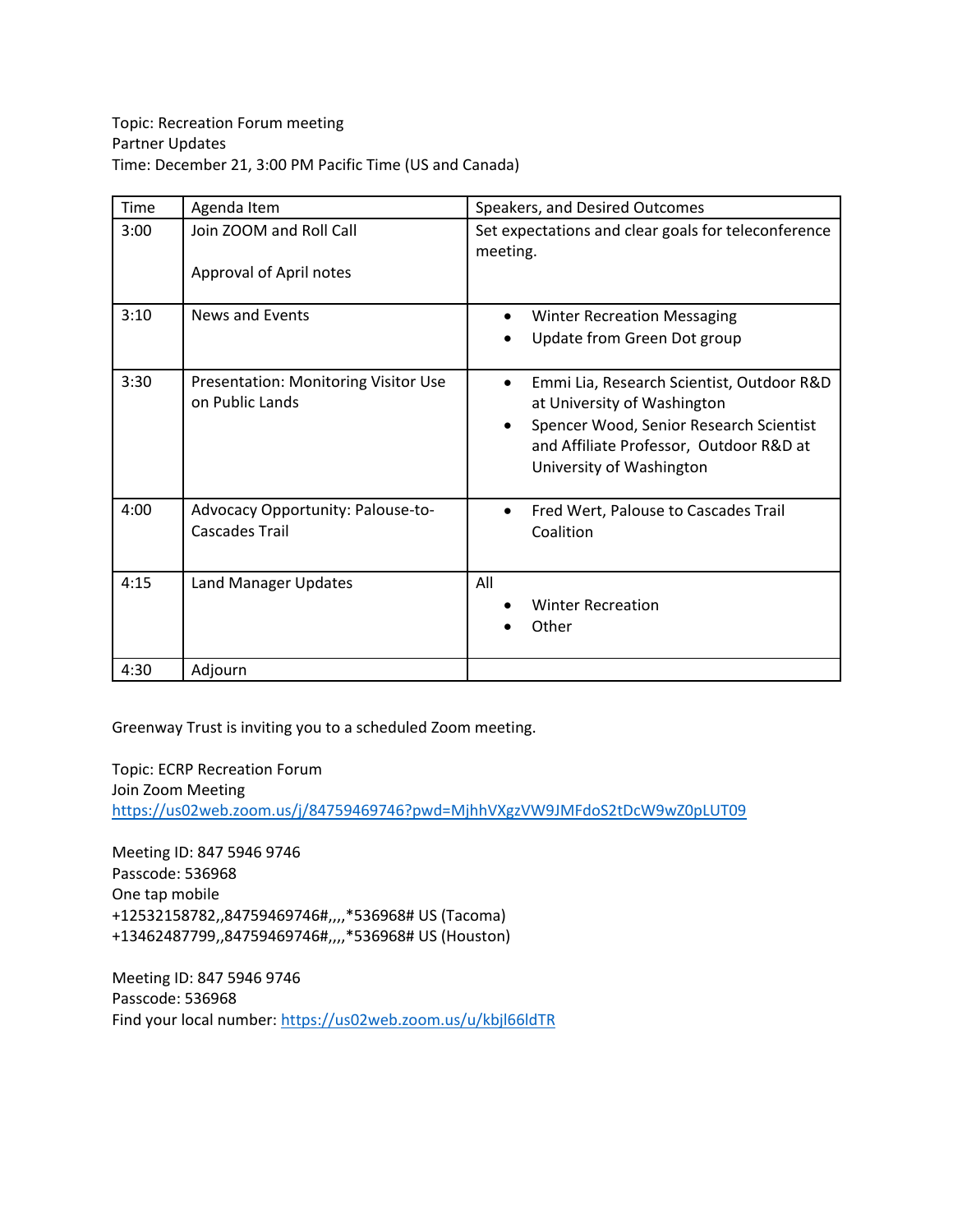Attendance: Karen Behm, Kevin Clements, Gene Reed, Eva Tyler, Doug Kilgore, Wayne Mohler, Kathy Young, Ted Jackson, Nancy Lilliquist

Guests: Vince Pruis, Emi Lia, Spencer Wood, Lindsey Pruett, Stephanie Margheim, Larry Leach, Matt Anderson, Kevin Davis, Nicole Ogan, Deb Kelly, Jason Goldstein, Fred Wert

- News and Events update:
	- o Notes
	- o Winter rec messaging:
		- USDA graphics! Made for FB and Twitter, formatting for Instagram
		- **PDF** to be shared
		- Deb Kelly Consider using the topical blurbs as ideas for in-depth videos with rec groups as winter season goes on
	- o Update from Green Dot Group:
		- Goals:
			- Road assessments DNR has some, WDFW does not, as funding for this is typically attached to timber sales
			- Look at E&E ask currently before legislature
			- Identify supportive partners
			- Identify priority repair/maintenance sites
	- o Alternative Trails subcommittee
		- Focused within Kittitas Co
		- Eva has some conversations with folks at WTA, would like participants to help as she will be in Arizona over the winter
			- Flags need to talk to Joe Rausch about the USFS perspective on these trails
		- **E** Lindsay Pruett, on detail with CERD, would like to chat with Eva.
		- **Karen also interested in participating**
		- **Evanotes that while she can identify trails, they may not be 100% ready for** more use – need to work with USFS/State Parks/others on parking and access
- UW Presentation
	- o Spencer Wood, Emi Lia, a team at UW who do research on recreation/tourism, best practices for measuring and mapping rec patterns
	- o Also assess motivations for going outside and choosing certain destinations, to better improve rec systems and management
		- Improve opportunities, make sure sites are delivering ont heir promise
		- Specifically looking at how management impacts recreational use
			- Ex: how did fire closures change use? Did people comply or not?
			- How has COVID impacted use?
		- **Estimate site popularity**
		- Determine if use has had a negative or positive trend (dropping or rising)
		- Data available through 'Trail Trends' website
	- o How to monitor use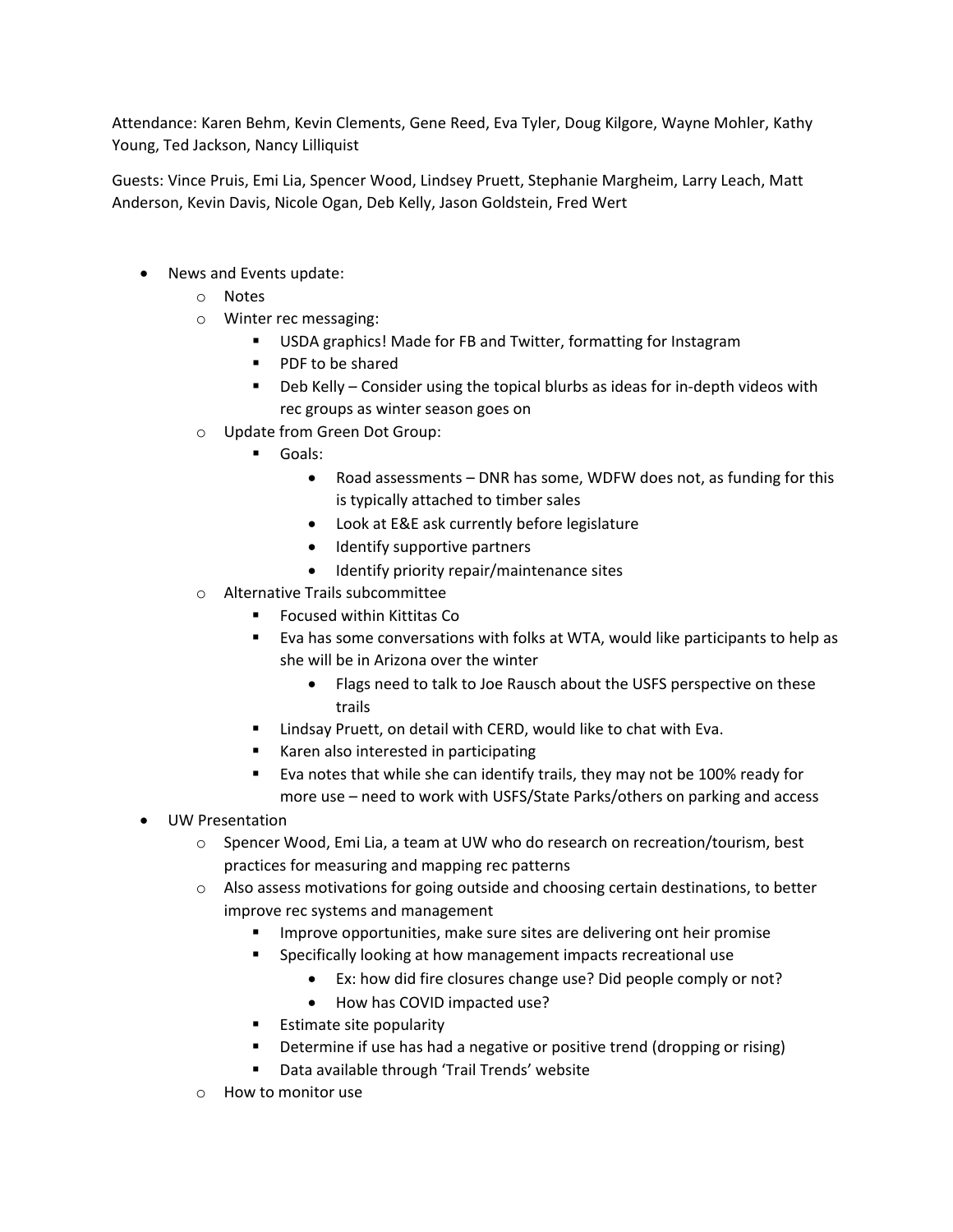- Tap into various data sources, combine into estimates
- Weekly visitors = social media + weather + calendar (holidays) + trail-level effects
	- Social media is a HUGE driver
	- Combined with on-the-ground counts and site specific data
- o Two kinds of data: on-site
	- Onsite collected at the location
		- People-counters
		- Game counters
		- Vehicle counts
		- Tends to be super accurate, but harder to collect because of demand on manpower
	- Social Media data
		- Flickr, Insta, Twitter, Ebird, Facebook, All Trails, WTA
		- Rich dataset, but has a lot of inherent bias
- o How to fill onsite data gaps
	- Community Science Data collected through an SMS Chatbot, and Visitors Count!
		- Volunteers collect information on site while they're out recreating
		- Great platform for community engagement
	- **Tools used by Volunteers:** 
		- SMS Chatbot = type the number of cars in the parking lot, text to a specific number for collection. Chatbot will respond asking for some additional data about their visit (time, # of people in party, etc)
		- Inexpensive, avoids need for in-person surveys
- $\circ$  UW encourages people to participate in the counts at any trailhead featuring signs
- o Questions:
	- How to expand the system to Kittitas? What resources are needed to do this?
		- Available to a certain degree across OWNF
		- Need a land manager partner to help hang signs/process data
	- Summer and winter data?
		- Field crews do a lot of summer data collection. Winter is more reliant on self-reporting. Their data is heavily skewed towards summer.
		- Jason G wants to partner to get some data from the snoparks!
	- Wayne: Any potential to incorporate motorized use?
		- Spencer: this model was developed for nonmotorized use, but they do have a moto model. It has never been applied on the east side, but they sound interested.
	- Eva: is this just on National Forest?
		- They work on a broad variety, have also worked on NPS. USFS has been a funding partner, so they spend a lot of time on their lands and partner with their scientific teams
		- Recently started monitoring use on DNR parcels, looking at how it overlaps with elk habitat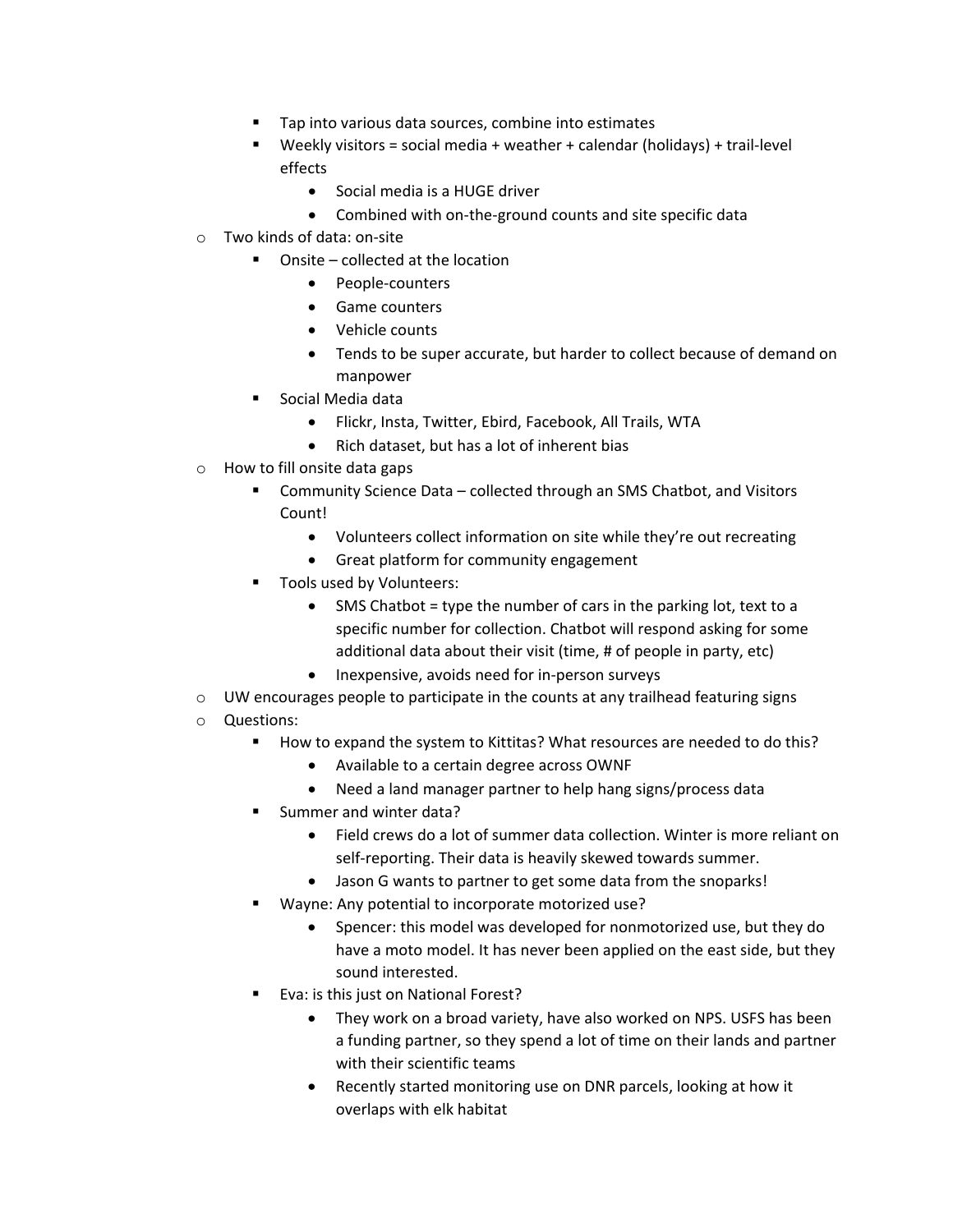- What about HEM?
	- The folks who designed HEM are collaborators with UW, but they do work semi-independently, since they are looking at different snapshots. HEM is a bit more qualitative, narrative about the place and how people connect to it.
- Kevin: This would have been invaluable information to have had on the Green Dot Road conversation. We may have missed the boat on capturing that increase, but this tool sounds really useful
- Ranger Davis says State Parks has some infrared counters on the PTC, would be willing to share with Emi and Spencer
- Ted: Has RCO worked with this dataset?
	- Spencer has had conversations with them, but they have had no direct input. Indirectly, they have supplied data to managers for applications. Ted encourages they provide a presentation to the Outdoor Rec Caucus
- PTC
	- o State Parks currently developing 2023-35 biennium capital budget
	- $\circ$  16 member orgs of the PTC coalition are strongly advocating for renovation of the Kittitas Depot
		- **EXEC** Located at the Kittitas trailhead, right by downtown. It needs:
			- A new foundation (115 years old)
			- New roof
			- Redo internal plumbing
			- Redo electrical systems
			- Historic preservation considerations
			- Hope to see:
				- Restroom facilities
				- Showers
				- Refreshments/passes retails
				- Not just meant for trail users, could also be for community events
	- o Requesting letters of support. State Parks collects ideas from staff, which are then submitted to management  $\rightarrow$  commissioners  $\rightarrow$  legislators
	- o Direct letters to Don Hoch, State Parks Acting Director
	- o No budget currently exists, but a past estimate was somewhere around \$820k.
		- We just need to get it on the list, as State Parks is narrowing down their priority projects. They will then figure out the price tag.
	- o Also helpful to write for Sen. Warnick and Rep. Dent, who will vote on State Parks' budget
	- o PTCT Coalition ranked this project HIGHEST along all 280+ miles of the trail
	- o Questions:
		- Nancy: What is the plan for long-term operations if the structure is renovated?
			- Part of the capital project proposal process is to ask this question. "If we do this, what's our op impact?"
			- South Cle Elum depot is currently leased to a restaurant and the South Cascade Rail Foundation, so there are various models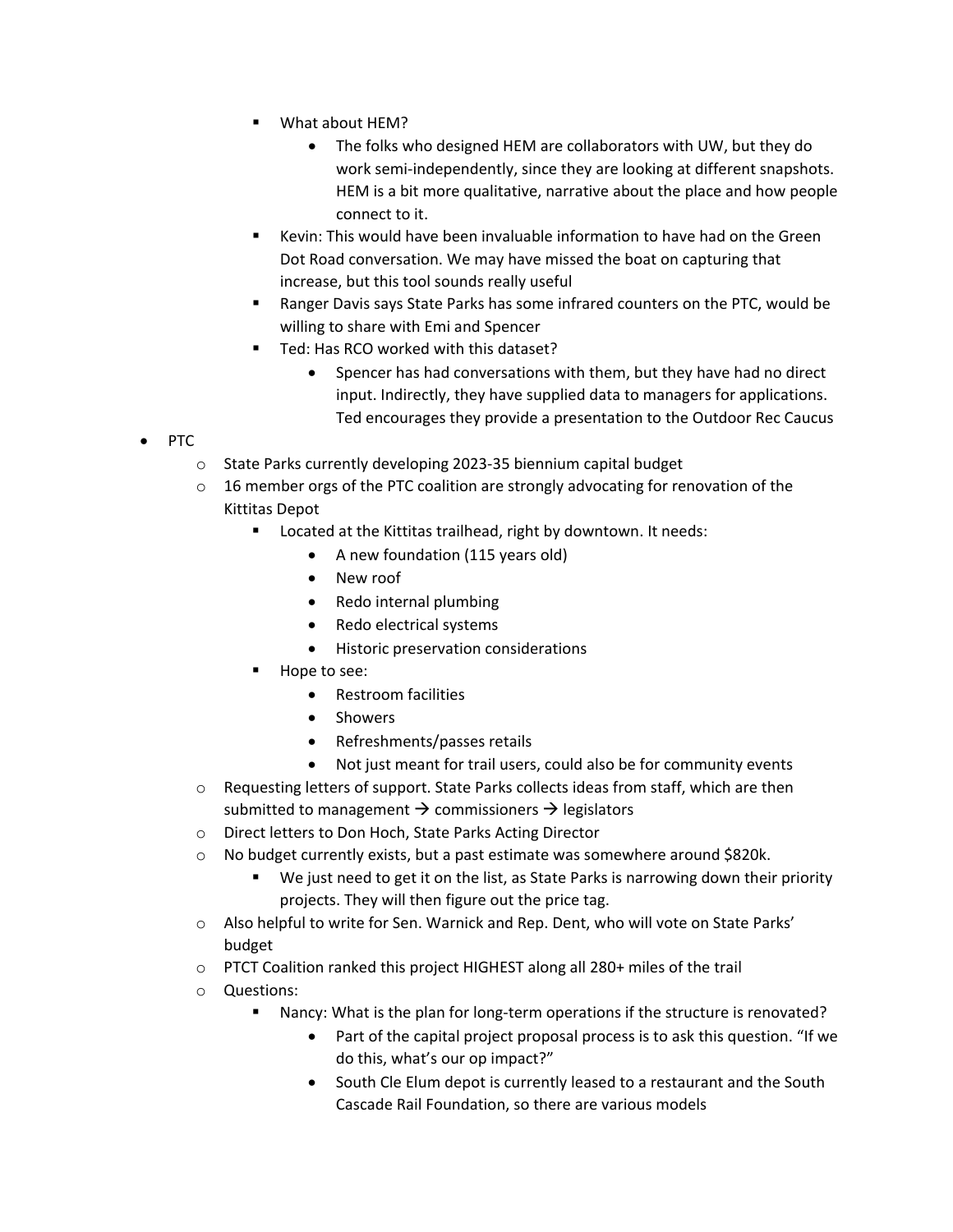- Former Mayor of Kittitas is very supportive of this project
	- o We need to demonstrate support outside of the small town
- **Ted: Suggests that we write a SINGLE letter on behalf of the Rec Forum, collect** signatures, submit to State Parks
	- NO OBJECTIONS
- No current deadline on when these letters need to be submitted, but Nicky will work on drafting one before next Rec Forum Meeting
- Gene: other update, what's the situation with Beverly Bridge and Boyleston Tunnel?
	- Beverly Bridge likely to open in Dec, will be a general announcement
	- B Tunnel is in Yakima Training facility, permanently closed. But PTCT is working to approach the army via congress
- Land Manager Updates
	- o State Parks
		- **DOT and Cle Elum Ranger District are not able to plow snowparks this year.** 
			- Parks is currently signing on private contractors to get this done.
			- Competitive bid out for Hyak and Gold Creek
			- SLS and French Cabin about to sign an agreement, but need USFS to regrade the sites
			- STILL NEED contractors for:
				- o Taneum
				- o Blewett Pass
				- o Franklin Falls
		- **Easton Reload will be a permanent motorized and nonmotorized snopark. New** snowshoe trail will be laid out, provide access to groomed trail system
	- o USFS
		- Snoqualmie Pass visitors center is starting the season closed, but MAY reopen going into the New Year.
			- Unsure if there will be snowshoe tours
		- Winter Rec funding is in hand, but codes to charge will not be up until Dec 5.
		- Lindsey meeting with staff on Thursday to coordinate winter crews
			- Will have at least 5 snow rangers on E&E and grooming
		- **EXECT** Likely to be a snowshoe trail laid out at Crystal Springs
	- o DNR
		- Getting ready for winter, contacting groomers and setting them up for access before the gates get buried
		- Seasonal closures on roads and rec sites (the ones that become groomed routes) will begin on Dec 9
		- Ahtanum State Forest will be an official snowpark, will need a permit!
	- o Kittitas County
		- $N_A$
	- o Ellensburg
		- Sunday, Ellensburg Rotary added boulders commemorating different branches of military service to the 'Circle the City' piece of PTC